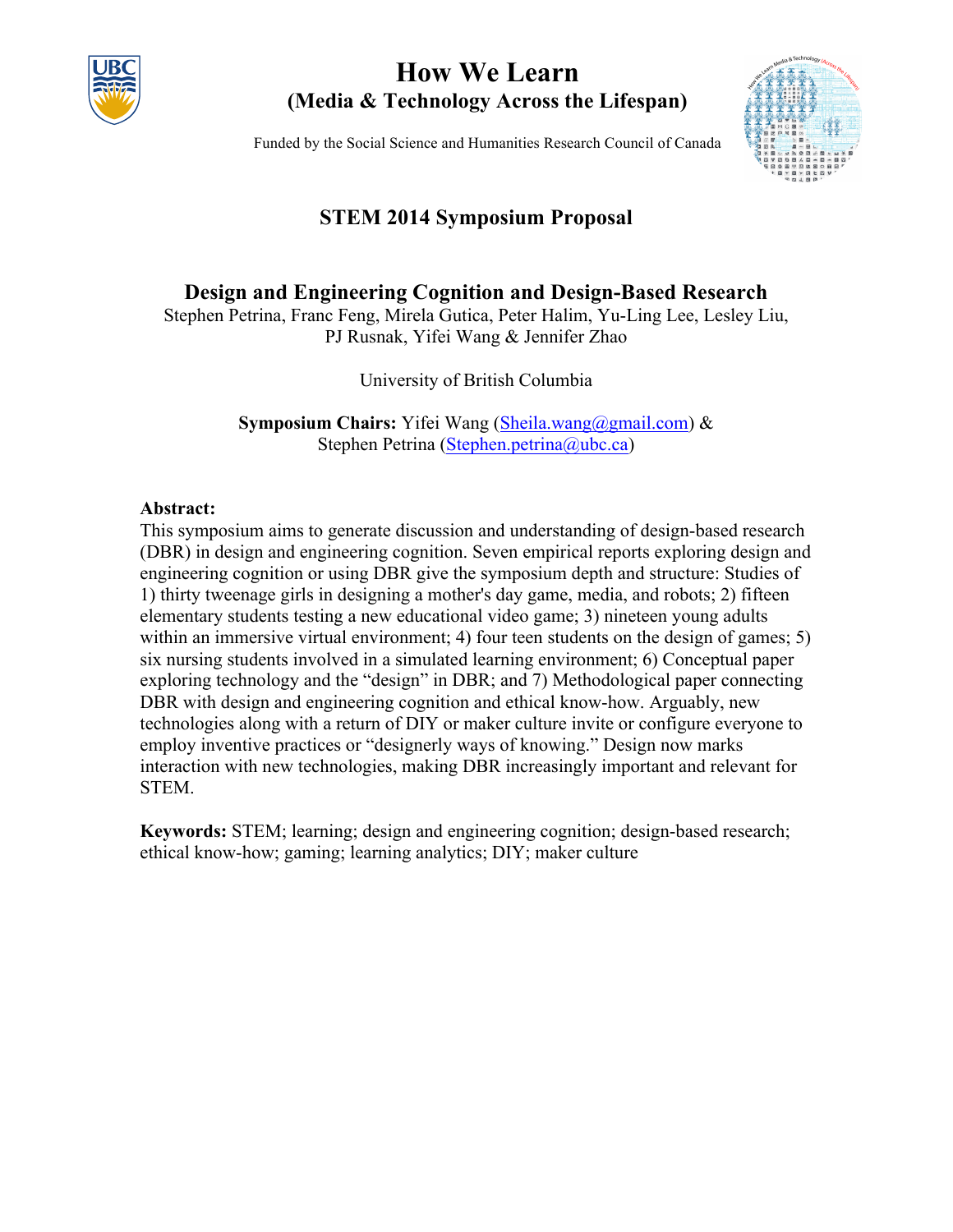## **STEM 2014 Symposium Proposal Design and Engineering Cognition and Design-Based Research**

#### **Abstract:**

This symposium aims to generate discussion and understanding of design-based research (DBR) in design and engineering cognition. Seven empirical reports exploring design and engineering cognition or using DBR give the symposium depth and structure: Studies of 1) the complex relationship between design and the sacred, framed by matters of concerns; 2) thirty teenage girls in designing a mother's day game, media, and robots; 3) nineteen young adults within an immersive virtual environment; 4) fifteen elementary students testing a new educational video game; 5) four teen students on the design of games; 6) the evolution of the e-book and the new direction in which e-reading is beginning to follow; 7) Six nursing students involved in a simulated learning environment; and 8) Methodological paper connecting DBR with design and engineering cognition and ethical know-how. Arguably, new technologies along with a return of DIY or maker culture invite or configure everyone to employ inventive practices or "designerly ways of knowing." Design now marks interaction with new technologies, making DBR increasingly important and relevant for STEM.

#### **Symposium Objectives, Issues, and Themes:**

The key objectives of this symposium are 1) to profile methodological advancements and insights in DBR derived from lab and field-based studies; 2) to explore connections between DBR and design and engineering cognition; and 3) to prompt discussion on DBR in context of new technologies and the design turn in DIY or maker culture.

Increasing interest in DBR and fundamental challenges in employing DBR make this symposium relevant and timely. Similarly, given that new technologies seemingly empower users to be designers, DBR methods become increasingly important. Providing empirical examples, this symposium introduces advancements in DBR and connects interest in DBR with understandings of design and engineering cognition.

The symposium proceeds as follows (90 Minutes):

- 1) Brief introduction of the symposium
- 2) Research Analysis: Designing for Good Life (Yu-Ling Lee)
- 3) Research Report: Girls Designing Games, Media, Robots, Selves and Culture (PJ Rusnak)
- 4) Research Report: Village: Virtual Immersive Language Learning and Gaming Environment (Yifei Wang)
- 5) Research Report: Designing an Educational Game (Heroes of Math Island) for Modeling Adaptive Emotional Agents (Mirela Gutica)
- 6) Research Report: Teen Designs on Gaming in the Classroom (Peter Halim)
- 7) Research Report: Re-conceptualizing Digital Reading (Lesley Liu)
- 8) Research Report: Simulated Learning Environment in Nursing (Jennifer Zhao)
- 9) Research Analysis: DBR, Design and Engineering Cognition, and Ethical Know-How (Stephen Petrina, Franc Feng & Yifei Wang)
- 10) Audience discussion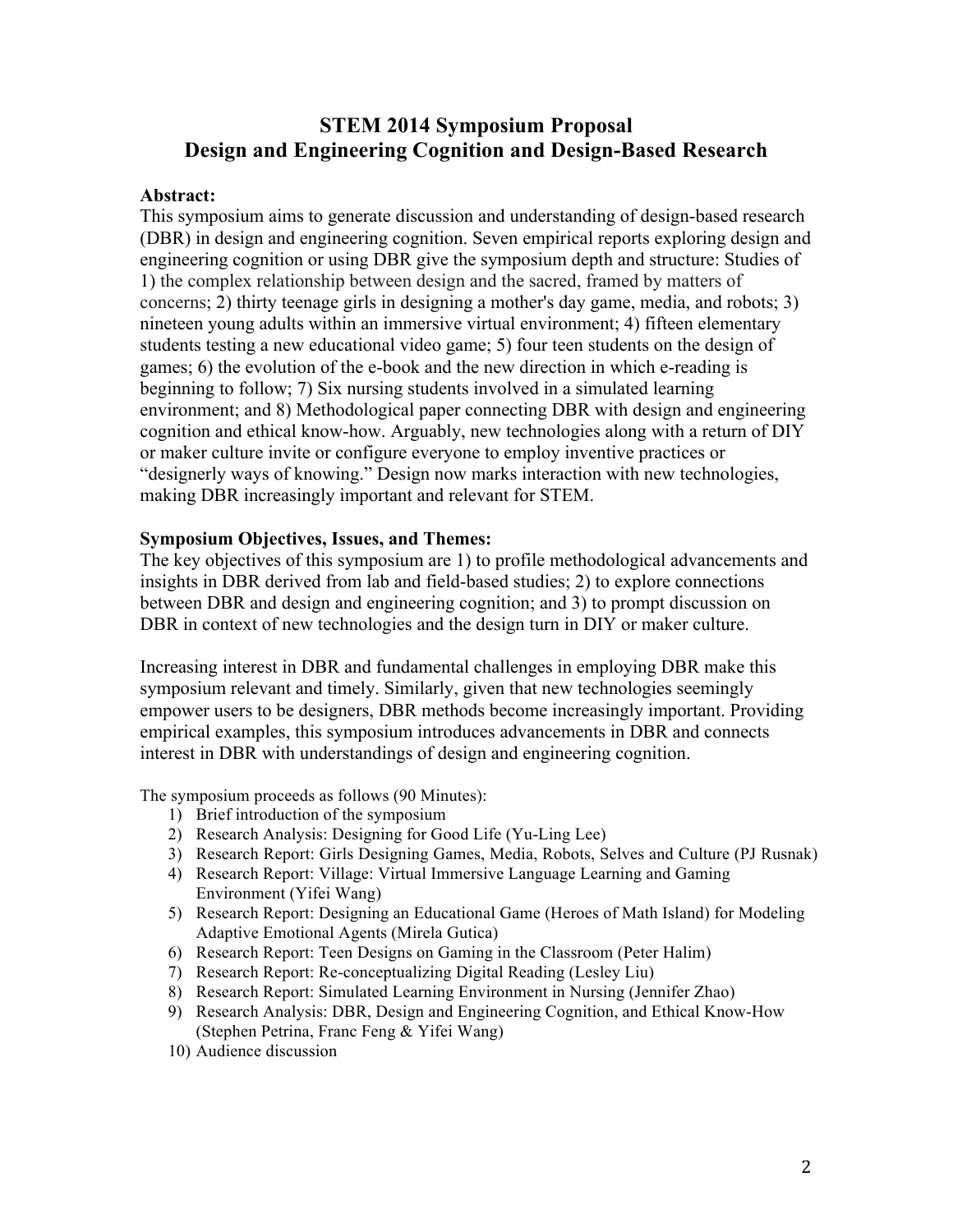### **Abstracts of Individual Reports:**

#### **Designing for Good Life** (Yu-Ling Lee)

This presentation examines the complex relationship between design and the sacred, framed by matters of concerns. It is the culmination of a yearlong ethnographic research project in the lives of Christian undergraduate students in Vancouver, Canada. Focal concerns in the form of things and practices have disclosive power if they are designed for the good life. The task of the designer, then, is to purposefully move away from matters of fact towards matters of concerns. In this way, designers are conservators of values, demonstrators of care for concerns, while at the same time innovating new forms of engagement in the pursuit of a more sacred design. Similarly, these Christian students enact this mode of sacred design as they become curators of technological content, which enhances and transforms their embodied spiritual experiences. They demonstrate that it is possible to authentically design their sacred focal practices through the technologizing of their faith.

#### **Girls Designing Games, Media, Robots, Selves and Culture** (PJ Rusnak)

The participants include 30 girls in two summer camps (2009 and 2011) that included learning labs in animation, movie making, robotics, and web design. The research focused on artifacts and stories that are generative or catalytic. For example, the *momMe* game designed is an exemplar of the generative nature of specific artifacts and serves as one artifact among others that were similarly catalytic for storymaking. Findings focus on the girls' design of their own identities, cultures, and knowledge (e.g., using technology to independently create artifacts that express their concerns, desires, and pleasures).

#### **Village: Virtual Immersive Language Learning and Gaming Environment** (Yifei Wang)

The purpose of this study was to explore affordances of a 3D virtual world platform designed as an immersive language teaching and learning environment. Focusing on designing virtual worlds as a catalyst for change, three design phases (development of artifact, low fidelity prototyping, and high fidelity prototyping) were detailed and documented in this study. Nineteen students from a pre-service teacher cohort, two technicians and eight language learners from high schools in Vancouver as well as eighty language learners from universities in China were involved in this study. Findings showed that embodiment through an embodied avatar, community of practice through copresence, and situated learning through simulation had a greater impact on the immersive virtual learning design.

### **Designing an Educational Game (Heroes of Math Island) for Modeling Adaptive Emotional Agents** (Mirela Gutica)

The mathematics game *Heroes of Math Island* developed for this study is intended for grade 5-7 students. The game has a narrative and activities happening on an island employing as a central site a castle where students get "quests" from a king or queen. Game design started in June 2010 and experiments began in March 2012. The problem of this study was to identify learners' emotional states triggered for or during gameplay. The study used mixed methodologies and included: pre-test, intervention (game play), post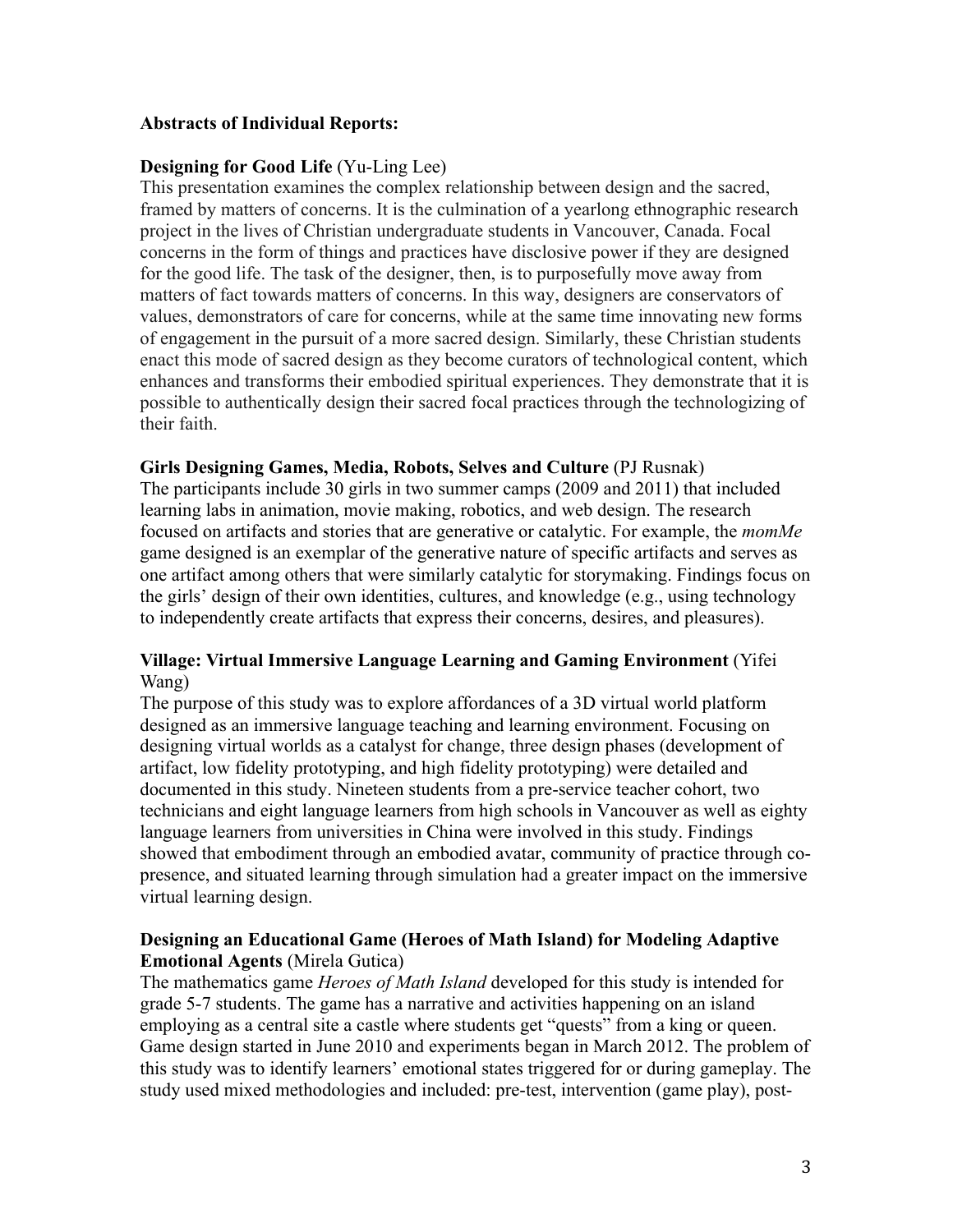test, post-questionnaire, and interviews. The participants were 15 students (13 boys and 11 girls) grade 5-7. Findings report on our understanding of Intelligent Tutoring Systems (ITSs), educational gaming software, and learning.

### **Teen Designs on Gaming in the Classroom** (Petri Halim)

For this research, four high school aged teenagers participated in an intensive one week video gaming camp, at which time they articulated their attitudes and ideas about mainstream video games and their place in education. The purpose was to explore strategies for utilizing mainstream commercial video games for educative purposes in the classroom. The participants' insights along with observations made on their interaction with video games were analyzed through Rogers' Diffusion of Innovation and the General Aggression Model. In summary, the participants, more or less experts in gaming, enjoyed video games and described them as one of their favourite activities. Furthermore, it was found that video games played both a positive and negative role in the participants' lives. For example, their responses also indicated that they experienced limits to video games and did *not* see innovation from market and home to school as a smooth, trivial process. Rather, they provided key insights into aligning specific games with specific content, curriculum, and courses.

## **Re-conceptualizing Digital Reading** (Lesley Liu)

This paper will present the rationale for a Master's Thesis in the Department of Curriculum and Pedagogy: Reconceptualizing Digital Reading. E-book readers have been key to the introduction and development of portable digital reading devices in the past; however, the concept of the e-book reader has become stagnant and unremarkable. This paper will first examine the history and current state of e-book reading devices, such as the Kindle, Kobo Reader, and the iPad. The second portion of this paper will examine the evolution of the e-book and the new direction in which e-reading is beginning to follow. These new e-books will allow for a different experience of the text and lead to a different relationship between the reader, the electronic reading device, and the text.

#### **Simulated Learning Environment in Nursing** (Jennifer Zhao)

This study draws on DBR within immersive virtual learning environments for nursing clinical education. As an add-on to clinical practices in hospitals and clinical labs, simulation in virtual worlds helps new nurses find easier connections between knowledge learned from classrooms and real clinical settings through a simulated contextual layer. The paper reports on understandings of complex learning environments to inform the design of new technologies in nursing curricula.

#### **Design & Engineering Cognition, Ethical Know-How and Law** (Stephen Petrina, Franc Feng & Yifei Wang)

One of the more troubling concerns of design and engineering cognition over the past century is how it is or is not mediated by ethical and moral cognition. What are the relationships between these two distinct cognitive processes? What role does legal cognition and the regulation of law play? How and why are designers, engineers, physical scientists, and technologists relatively insensitive to cultural, environmental, and social dimensions of practice (Cech, 2014)? Are these professionals taught or are they more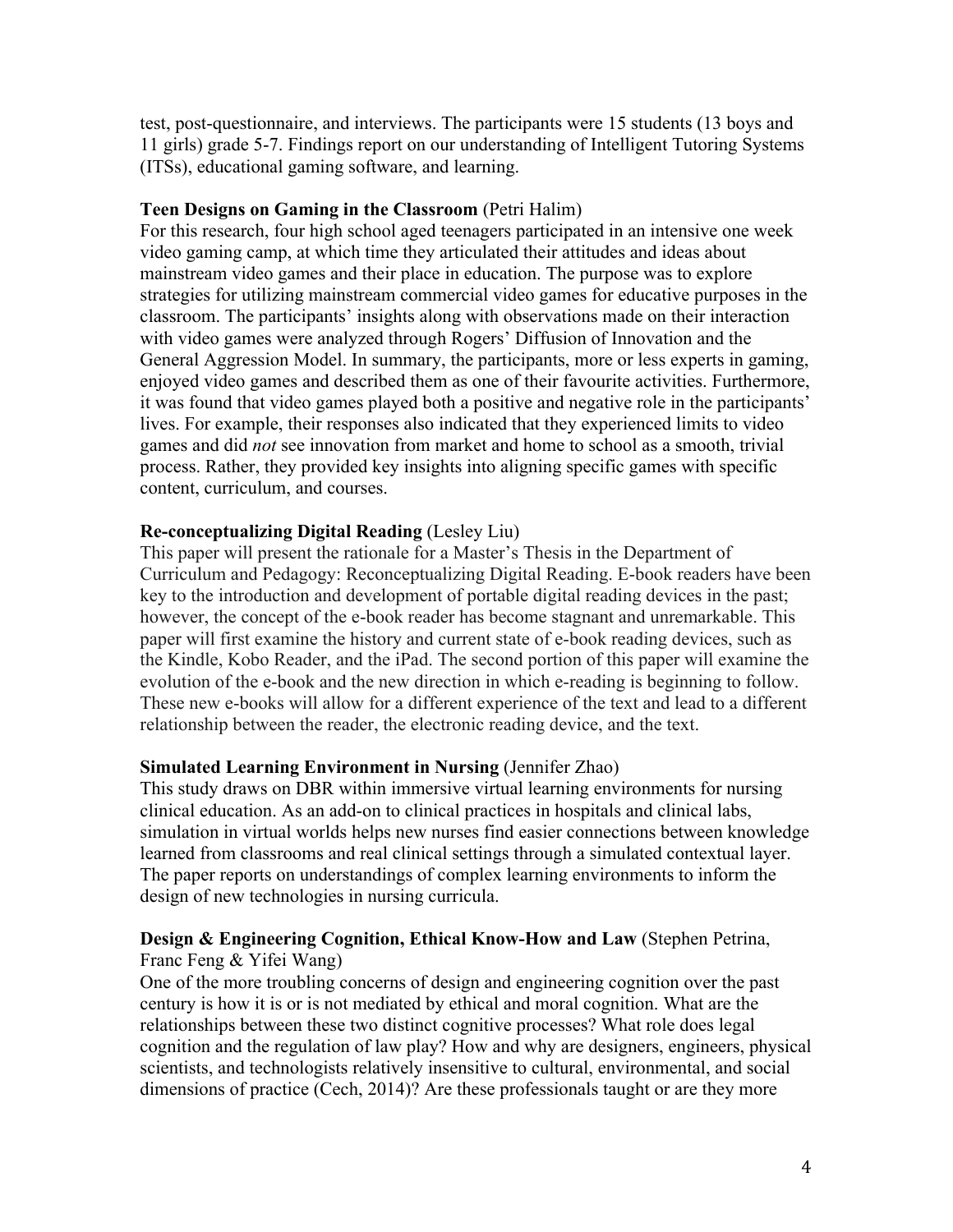naturally predisposed to this insensitivity? Do novice designers, engineers, and technologists express similar insensitivities? If so, which of their media and technologies are amoral or immoral and inclined toward insensitivity? Which of these are not regulated by law? In this realist scenario, extensions of media and technologies (artifacts, processes, systems) afford and prime novice and professional designers, engineers, and technologists toward insensitivity. Does insensitivity beget insensitive processes and products? And vice versa? What distinguishes the good from the bad or ethical from the unethical in craft, design, engineering, media, and technology (CDEM&T)? For all the research into instrumental and technological rationality over the past century we know very little about technological cognition, including design and engineering cognition (Petrina, 2010). We know even less about interrelationships with ethical and moral cognition.